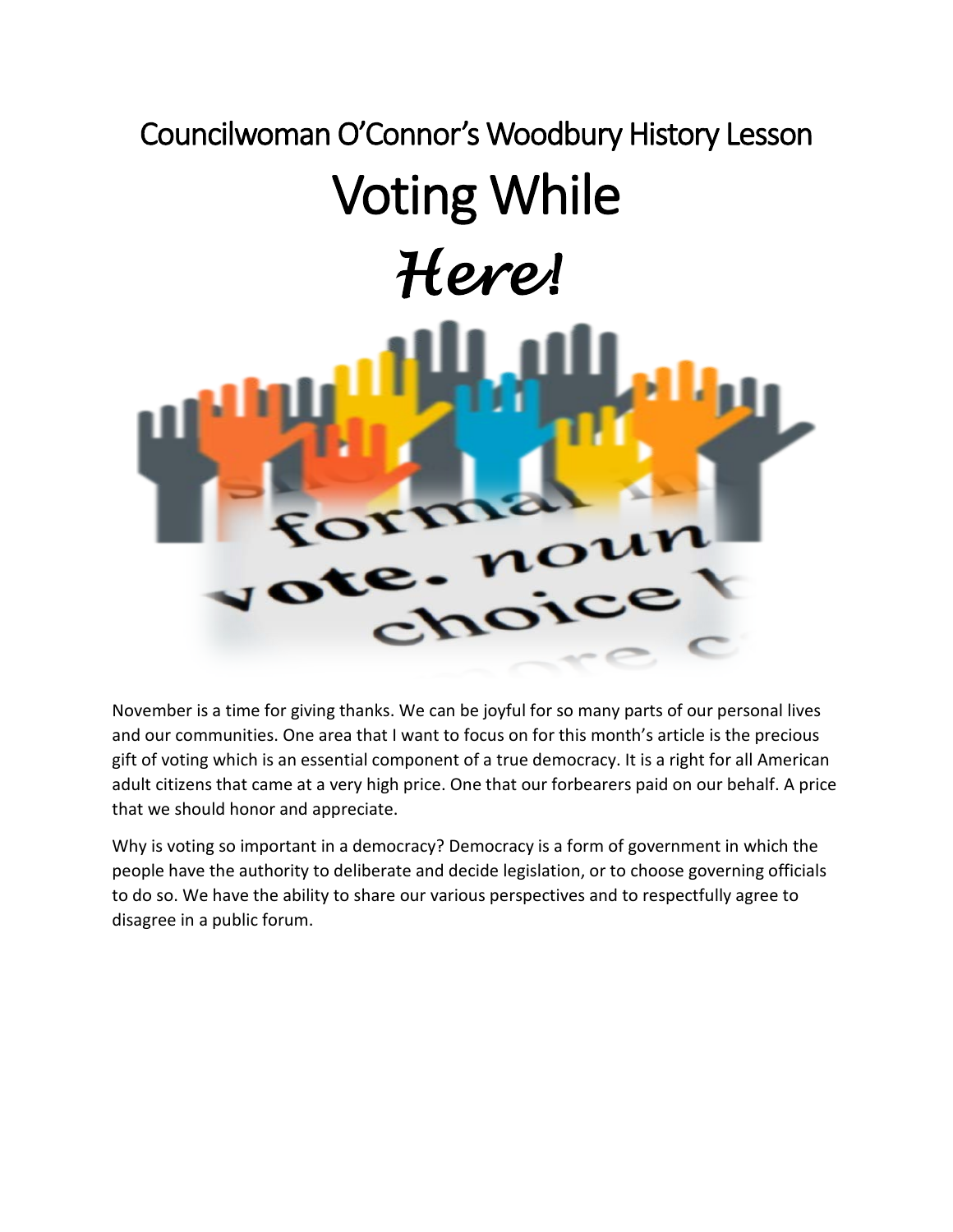

May 28, 1912 was one of the most unusual days in Woodbury's political history. Both President William Howard Taft and former President Theodore Roosevelt arrived here seeking the Presidential nomination.

Taft arrived in the morning and is shown above (arrow) in front of Daniel Steelman's home on Cooper Street, the present Catholic Rectory. Roosevelt came later in the day and eventually won the nomination from Taft, but lost the Presidency to Woodrow Wilson, who was also in Woodbury just eight months earlier. (See page 87).



## **WOODBURY'S CAMPAIGN HISTORY**

"May 28, 1912 was one of the most unusual days in Woodbury's political history. Both President William Howard Taft and former President Theodore Roosevelt arrived here seeking the Presidential nomination.

Taft arrived in the morning and is shown above (arrow) in front of Daniel Steelman's home on Cooper Street, the present Catholic Rectory. Roosevelt came later in the day and eventually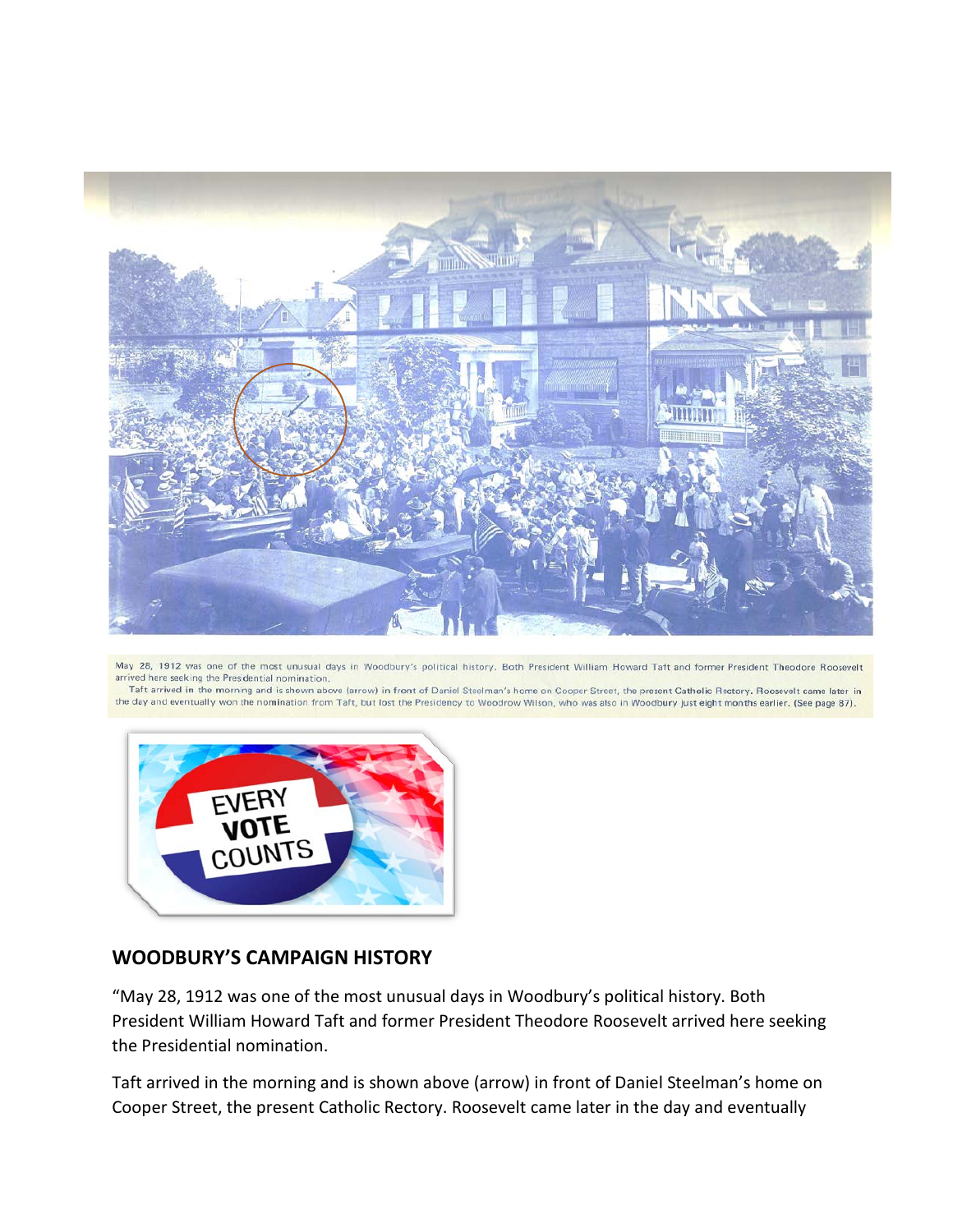won the nomination from Taft, but lost the Presidency to Woodrow Wilson, who was also in Woodbury just eight months earlier."

## **NEW JERSEY'S UNIQUE VOTING**

While we are familiar with the fact that the 19th Amendment gave women the right to vote, I was surprised to learn that some New Jersey females could vote much earlier. New Jersey's first constitution in 1776 gave voting rights to "all inhabitants of this colony, of full age, who are worth fifty pounds … and have resided within the county … for twelve months." In 1790 the legislature reworded the law to say "he or she," clarifying that both men and women had voting rights. But only single women could vote because married women could not own property. Still, many unmarried women voted in New Jersey in the 1790s and the very early 1800s.

If they met the residency and property requirements, African Americans could also vote. In 1797, the New Jersey government required voters to be free inhabitants. We do not know if enslaved African Americans voted before this law was passed -- the property requirements made that unlikely, but no law specifically prohibited them from doing so.

While this is an amazing act, New Jersey like other states granted and then retracted the vote from women and African Americans during the late 1800s. The15th Amendment to the Constitution stated that "the right of citizens of the United States to vote shall not be denied or abridged by the United States or by any State on account of race, color, or previous condition of servitude."

Because it excluded women and those considered non-citizens at the time, the 19th Amendment to the Constitution was passed in 1920 with new language. It stated "The right of citizens of the United States to vote shall not be denied or abridged by the United States or by any State on *account of sex*," which solidified voting rights for women. Despite these Amendments, many decades passed with laws and social customs preventing African Americans from voting until the passage of the Civil Rights Act in 1965.

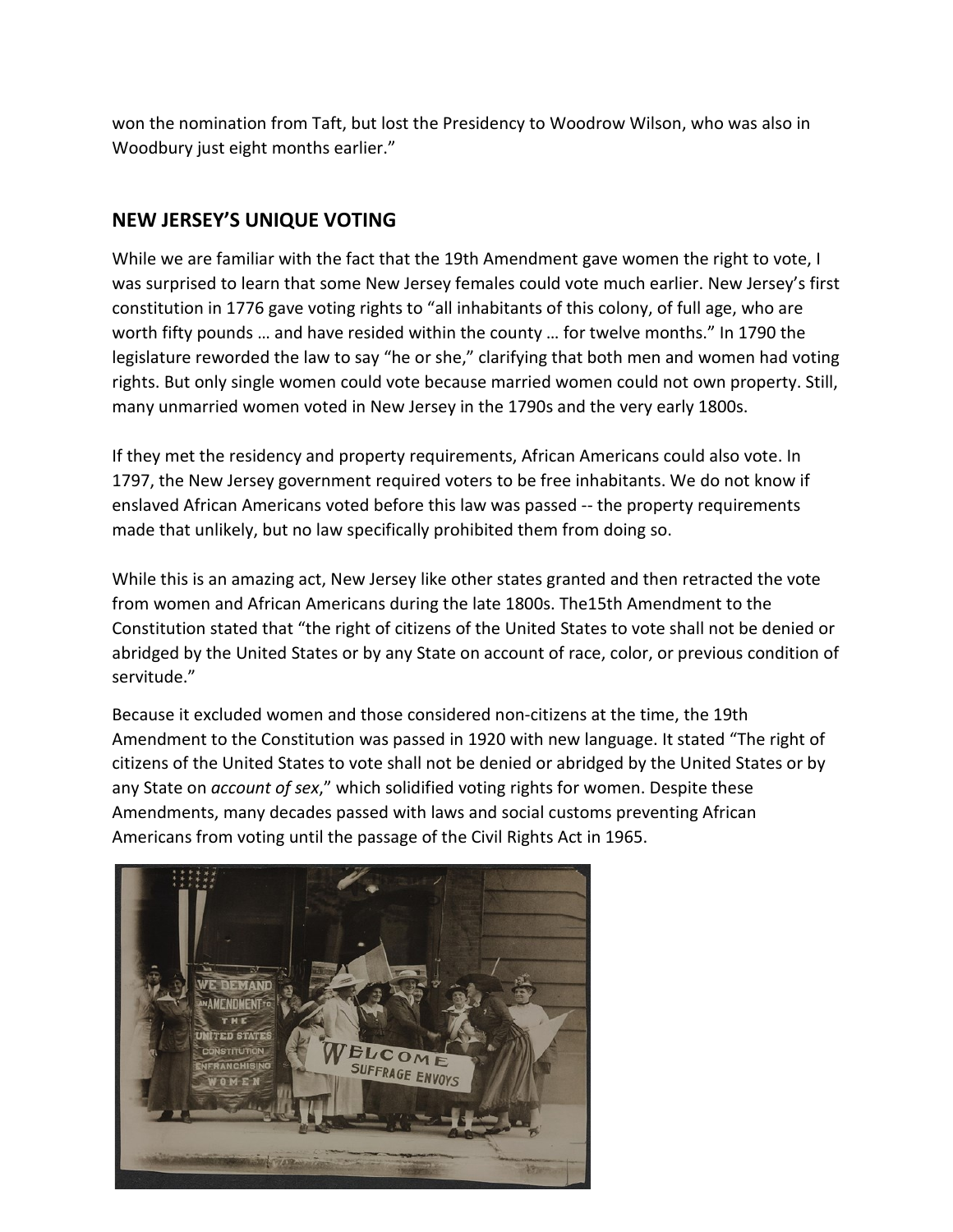## **THE INDIGENOUS IMPACT ON VOTING**



Indigenous suffragist Zitkala-Sa also known as Gertrude Simmons Bonnin

Indigenous women such as the Haudenosaunee Confederacy greatly impacted the struggle for women's voting rights. *'White suffragists, fascinated by Native matriarchal power, invited Native women to speak at conferences, join parades and write for their publications. Native suffragists took advantage of these opportunities to speak about pressing issues in their communities — Native voting, land loss and treaty rights. But their stories have largely been forgotten.*

*After the 19th Amendment was ratified on Aug. 18, 1920, and celebrated by millions of women across the country, the Indigenous suffragist Gertrude Simmons Bonnin, also known as Zitkala-Sa, a citizen of the Yankton Sioux Tribe, reminded newly enfranchised white women that the fight was far from over. "The Indian woman rejoices with you," she proclaimed to members of Alice Paul's National Woman's Party, but she urged them to remember their Native sisters, many of whom lacked the right to vote*.' –excerpt from article by Cathleen D. Cahill and Sarah Deer Published July 31, 2020Updated Aug. 19, 2020

The Snyder Act of 1924 admitted Native Americans born in the U.S. to full U.S. citizenship. Though the Fifteenth Amendment, passed in 1870, granted all U.S. citizens the right to vote regardless of race, it wasn't until the Snyder Act that Native Americans could enjoy the rights granted by this amendment.

We can see that voting was a right that required the contribution of many people with steadfast endurance! Today, not only can we vote, but we can also become leaders…